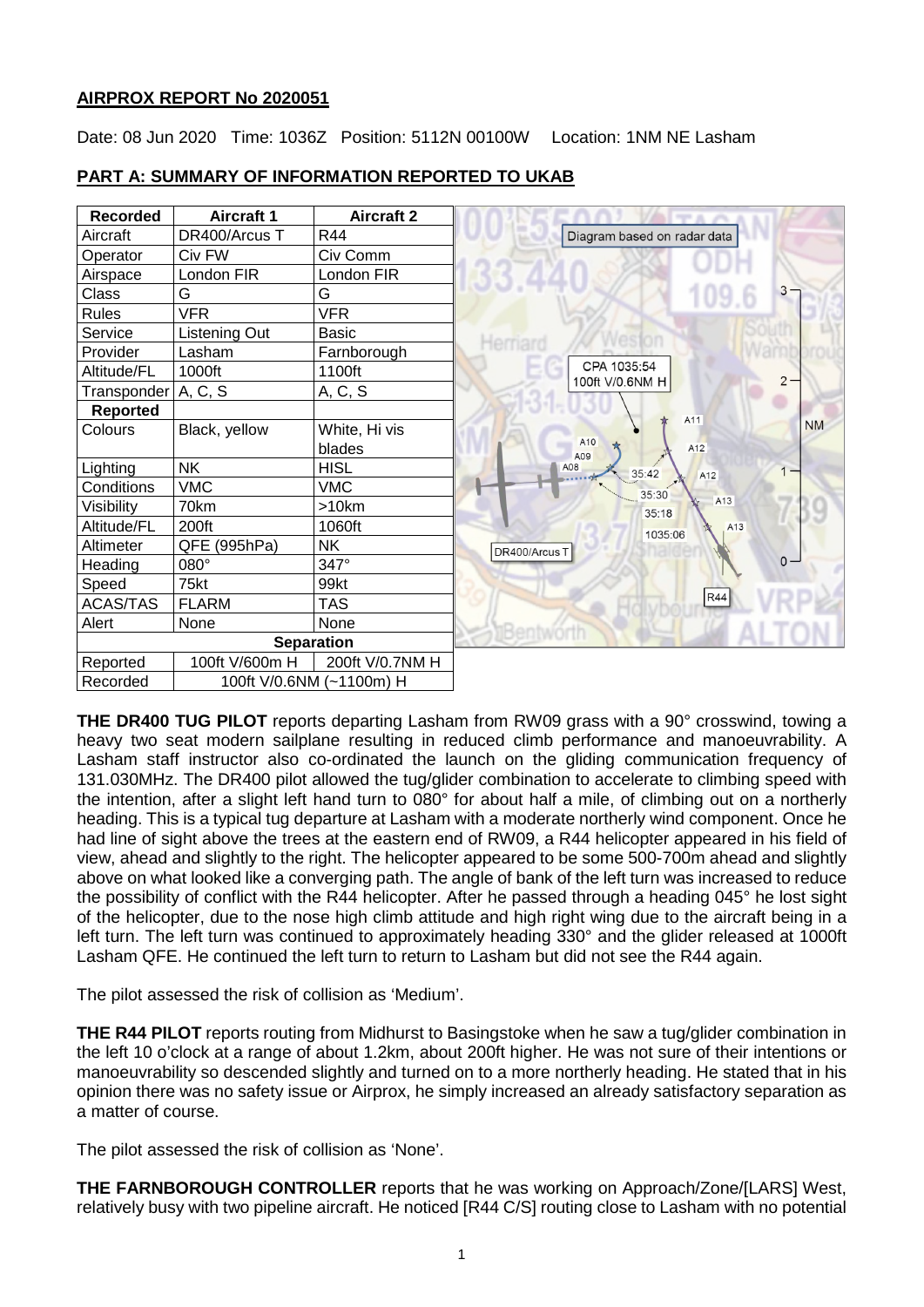glider contacts showing at the time. On completing his scan, he noticed that the [R44] contact was garbling with a Lasham tug aircraft. He moved the labels, observed that there was no conflict and so did not pass Traffic Information.

## **Factual Background**

The weather at Farnborough was recorded as follows:

METAR EGLF 081050Z 04008KT 330V090 9999 BKN030 15/07 Q1019=

#### **Analysis and Investigation**

### **CAA ATSI**

The R44 pilot called the Farnborough controller at 10:30.40 and advised that they were 5NM SSE of Alton and looking to route Alton, Basingstoke, Hook, remaining clear of the [Farnborough] ATZ. [Odiham] MATZ penetration was approved with instructions to remain clear of the ATZ. The QNH 1019hPa was passed and a Basic Service was agreed. There was no further communication between the pilot and the controller prior to the Airprox occurring at 10:35.50 and the pilot left the Farnborough frequency to change to Blackbushe at 10:42.50 having made no mention of an Airprox.

At 10:35.34 the DR400 first appeared on the Area Radar replay, 0.9NM west of the R44, indicating an altitude of 800ft (Figure 1).



Figure 1 - 10:35.34

CPA occurred at [1](#page-1-0)0:35.50<sup>1</sup>, with the aircraft separated by 0.6NM laterally and 300ft vertically (Figure 2).



Figure 2 -10:35.50

<span id="page-1-0"></span>l <sup>1</sup> UKAB Secretariat estimated that CPA occurred at 10:35:54, as depicted in the diagram on page 1.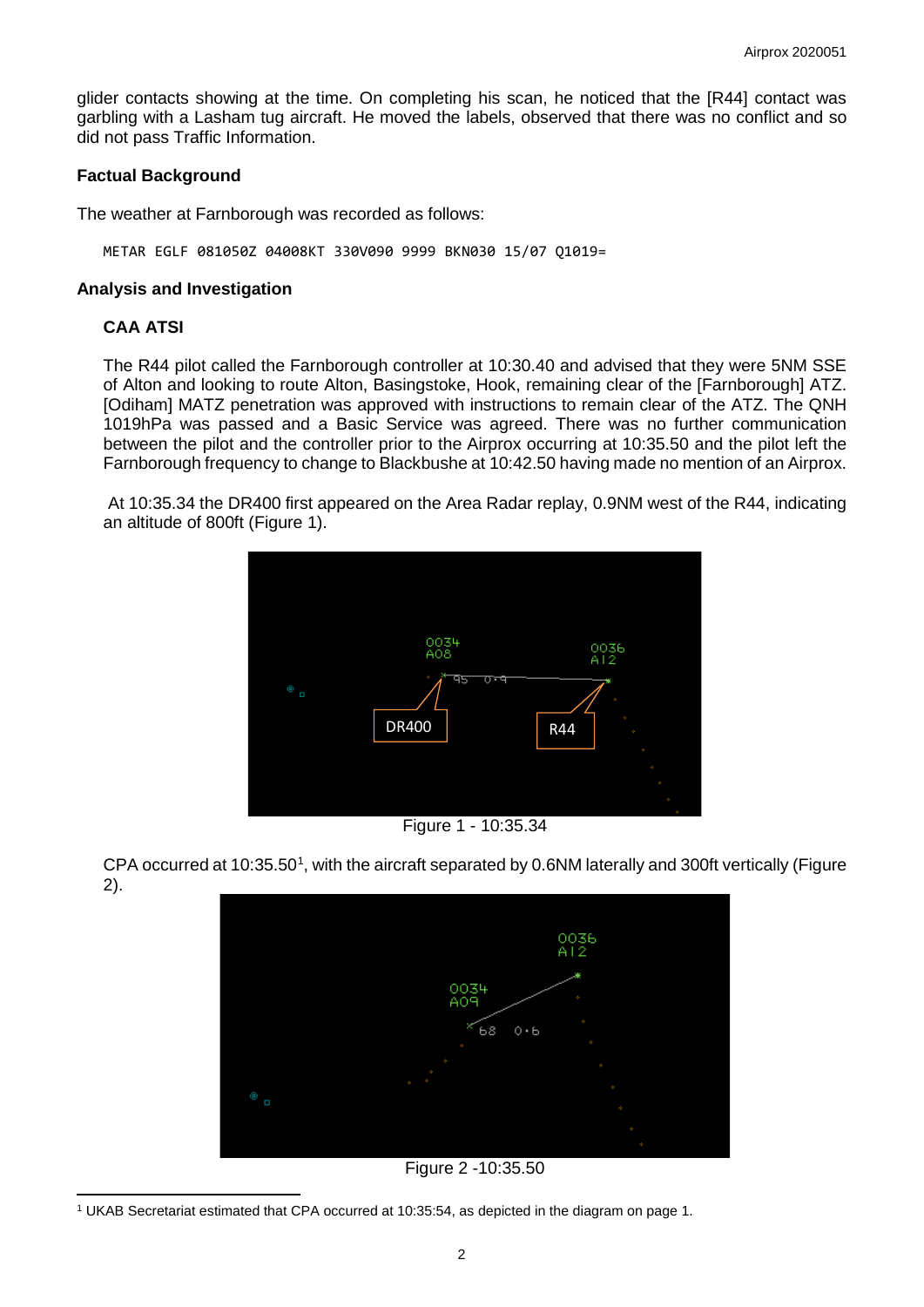The pilot of the DR400 was not in receipt of an ATC service at the time of the Airprox. The pilot of the R44 was in receipt of a Basic Service from Farnborough LARS.

CAP 493 Section 1 Chapter 12:

2A. Definition

2A.1 *Basic Service is a type of UK FIS provided for the purpose of giving advice and information useful for the safe and efficient conduct of flights. This may include weather information, changes of serviceability of facilities, conditions at aerodromes, general airspace activity information, and any other information likely to affect safety. The avoidance of other traffic is solely the pilot's responsibility.*

2E.4 *If a controller notices that a definite risk of collision exists, a warning shall be issued to the pilot. ((EU) 923/2012 SERA.9001 and SERA.9005(b)(2))*

**Note:** *Information relating to collision hazards includes only known activities that constitute risks to the aircraft concerned. The availability of such information to air traffic services may sometimes be incomplete (e.g. limitations in radar or radio coverage, optional radio contact by pilots, limitations in the accuracy of reported information by pilots, or unconfirmed level of information) and, therefore, air traffic services cannot assume responsibility for its issuance at all times or for its accuracy. (GM1 SERA.9005(b)(2))*

There was a total period of 16sec from when the DR400 combination first appeared on the radar replay and the Airprox occurring. This was insufficient time to reasonably expect a controller to observe a hazard and issue a warning.

#### **UKAB Secretariat**

The DR400/Arcus T and R44 pilots shared an equal responsibility for collision avoidance and not to operate in such proximity to other aircraft as to create a collision hazard<sup>[2](#page-2-0)</sup>. If the incident geometry is considered as converging then the R44 pilot was required to give way to the DR400/Arcus T<sup>[3](#page-2-1)</sup>. An aircraft operated on or in the vicinity of an aerodrome shall conform with or avoid the pattern of traffic formed by other aircraft in operation<sup>[4](#page-2-2)</sup>.

#### **Comments**

### **Lasham Duty Instructor**

The Lasham Duty Instructor (DI) reports that he was responsible for the Lasham operation on behalf of the airfield operator at the time of this occurrence. Lasham was using RW09 and at the time of the occurrence a heavy water-ballasted sailplane was being launched as one of the first movements of the day. The glider was launched to test the weather conditions to report back to the DI to ensure safety standards of cloud-base and lift conditions were met to launch another 35 gliders in quick succession that were operating from Lasham. At the time the DI was also the duty radio operator on the Lasham Gliders Frequency (131.030MHz). At no time was the helicopter heard on RT, either to pilots or the DI on the Lasham Frequency and he did not sight the helicopter visually from his position near the threshold of RW09. On the climb-out the tug pilot reported the Airprox to the DI by RTF and the DI reported it via landline later to Farnborough Radar who are the local ATSU. In recent years, Lasham has seen an increased amount of aircraft flying, both with and without an ATC Service, within or in very close proximity to the circuit pattern and also below the notified maximum altitude for winch-launches. A frequency is available to contact Lasham Gliding, but very few pilots take advantage of this to aid their situational awareness. Lasham is one of the busiest GA airfields in the south of the UK, with 50,000 movements annually, including commercial airliners. At some points, there can be over 100 movements an hour at Lasham. Continued education efforts have been stepped up by Lasham from 2019 and the wider BGA to encourage awareness of glider sites

l

<span id="page-2-0"></span>

<sup>&</sup>lt;sup>2</sup> SERA.3205 Proximity.<br><sup>3</sup> SERA.3210 Right-of-way (c)(2) Converging.

<span id="page-2-2"></span><span id="page-2-1"></span><sup>&</sup>lt;sup>4</sup> SERA.3225 Operation on and in the Vicinity of an Aerodrome.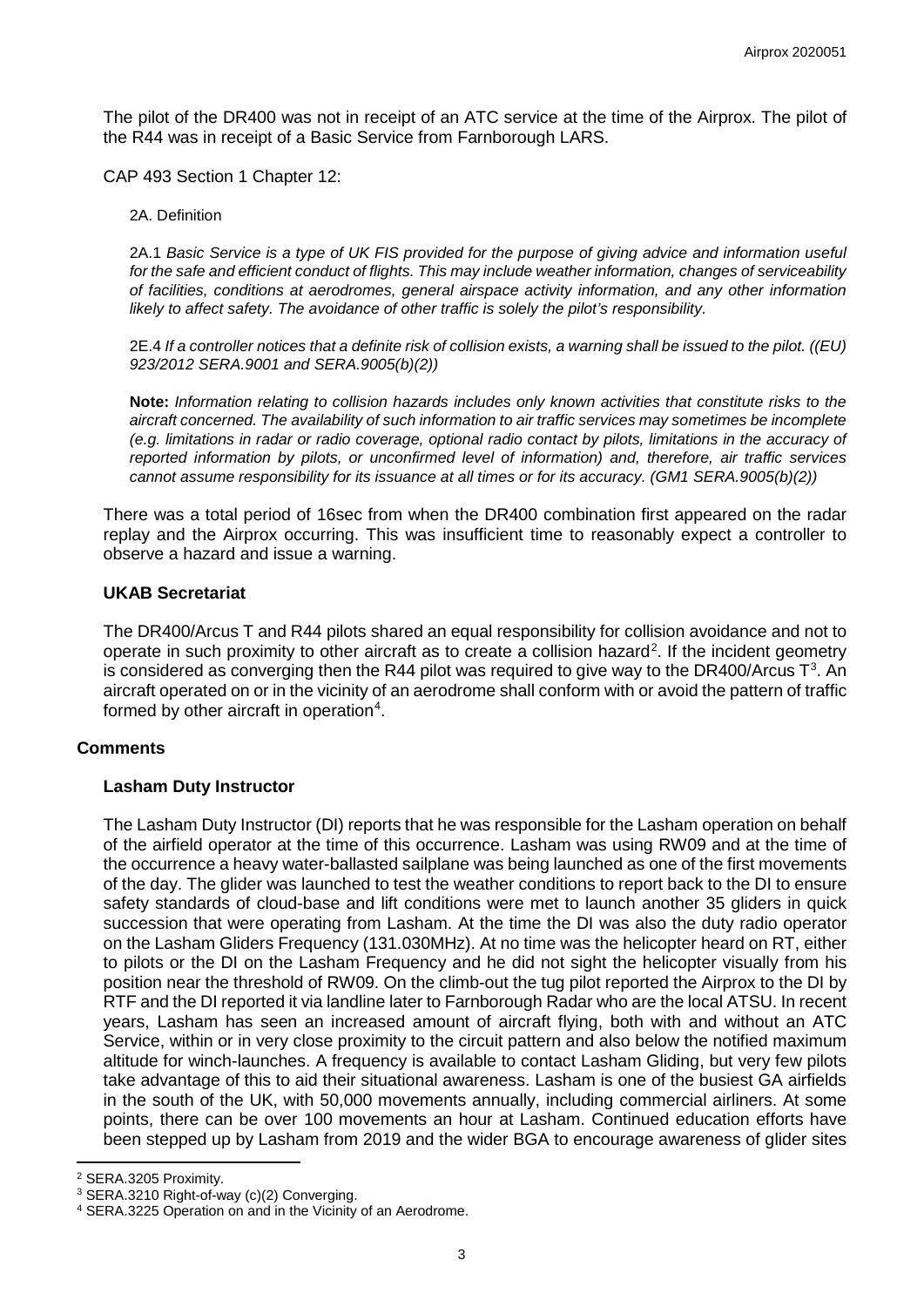to prevent these events which could have catastrophic consequences. As a result a number of operators have been engaging with Lasham to ensure flights at low level in our vicinity are prenotified and we would welcome further engagement. The area that this Airprox occurred in is within a known new potential choke point of only a few miles between Lasham and the edge of the new Farnborough Controlled Airspace. Though expense has gone into equipping gliders and tugs with the latest PowerFLARM conspicuity to aid general awareness, the fact this happened at low level in the departure path of Lasham with limited room to manoeuvre is concerning at a period of potentially high workload for a pilot conducting a take-off.

### **BGA**

BGA concurs with the Lasham DI's comments.

## **Summary**

An Airprox was reported when a DR400/Arcus T tug/glider combination and an R44 flew into proximity near Lasham at 1036Z on Monday  $8<sup>th</sup>$  June 2020. Both pilots were operating under VFR in VMC, the DR400 pilot listening out on a gliding communication frequency and the R44 pilot in receipt of a Basic Service from Farnborough.

# **PART B: SUMMARY OF THE BOARD'S DISCUSSIONS**

Information available consisted of reports from both pilots, radar photographs/video recordings, reports from the air traffic controllers involved and reports from the appropriate operating authorities. Relevant contributory factors mentioned during the Board's discussions are highlighted within the text in bold, with the numbers referring to the Contributory Factors table displayed in Part C.

Due to the exceptional circumstances presented by the coronavirus pandemic, this incident was assessed as part of a 'virtual' UK Airprox Board meeting where members provided a combination of written contributions and dial-in/VTC comments. Although not all Board members were present for the entirety of the meeting and, as a result, the usual wide-ranging discussions involving all Board members were more limited, sufficient engagement was achieved to enable a formal assessment to be agreed along with the following associated comments.

Members first discussed the Farnborough controller's actions and agreed that he could not have provided earlier Traffic Information, even if he had perceived a risk of collision, because the DR400 was initially not at an altitude that allowed a secondary radar response. Once his scan returned to the area around Lasham he saw the DR400 and R44 labels garbling, moved the labels and assessed that there was no risk of confliction. Although it would not have made a difference in this Airprox, members reiterated that provision of Traffic Information was far more likely under a Traffic Service and that, generally, pilots should request a Traffic Service if possible. Some members wondered whether Lasham notified Farnborough on commencement of gliding operations and if so, whether Farnborough controllers could issue generic Traffic Information on first contact, even for traffic under a Basic Service.

Turning to the pilots, the Board agreed that the DR400 pilot was geographically constrained by the task being conducted from Lasham airfield. He was not aware of the R44's track (**CF1**) and so his first perception of the R44 was when he saw it at a range of 5-700m and on a converging course. Additionally, his TAS (FLARM) was not compatible with the R44 EC so no warning was generated (**CF2**). Gliding members commented that the large weight of the DR400/Arcus T combination would have resulted in a reduced performance for the DR400 and severely reduced the DR400 pilot's manoeuvering options. Consequently, the Board surmised that the DR400 pilot would have been concerned by the proximity of the R44 (**CF4**). Similarly, the R44 pilot had no SA on the imminent glider tow from Lasham (**CF1**) but the Board could not ascertain why the R44 TAS did not alert (**CF3**). Members discussed the R44 pilot's choice of routing and wondered why he had elected to transit across the centreline of the departure lane at an active airfield, at a range of less than 1NM and at a low level. Members agreed that a more considerate option would have been to climb to an appropriate altitude to avoid the departure lane. Members also felt that having decided to transit in close proximity to Lasham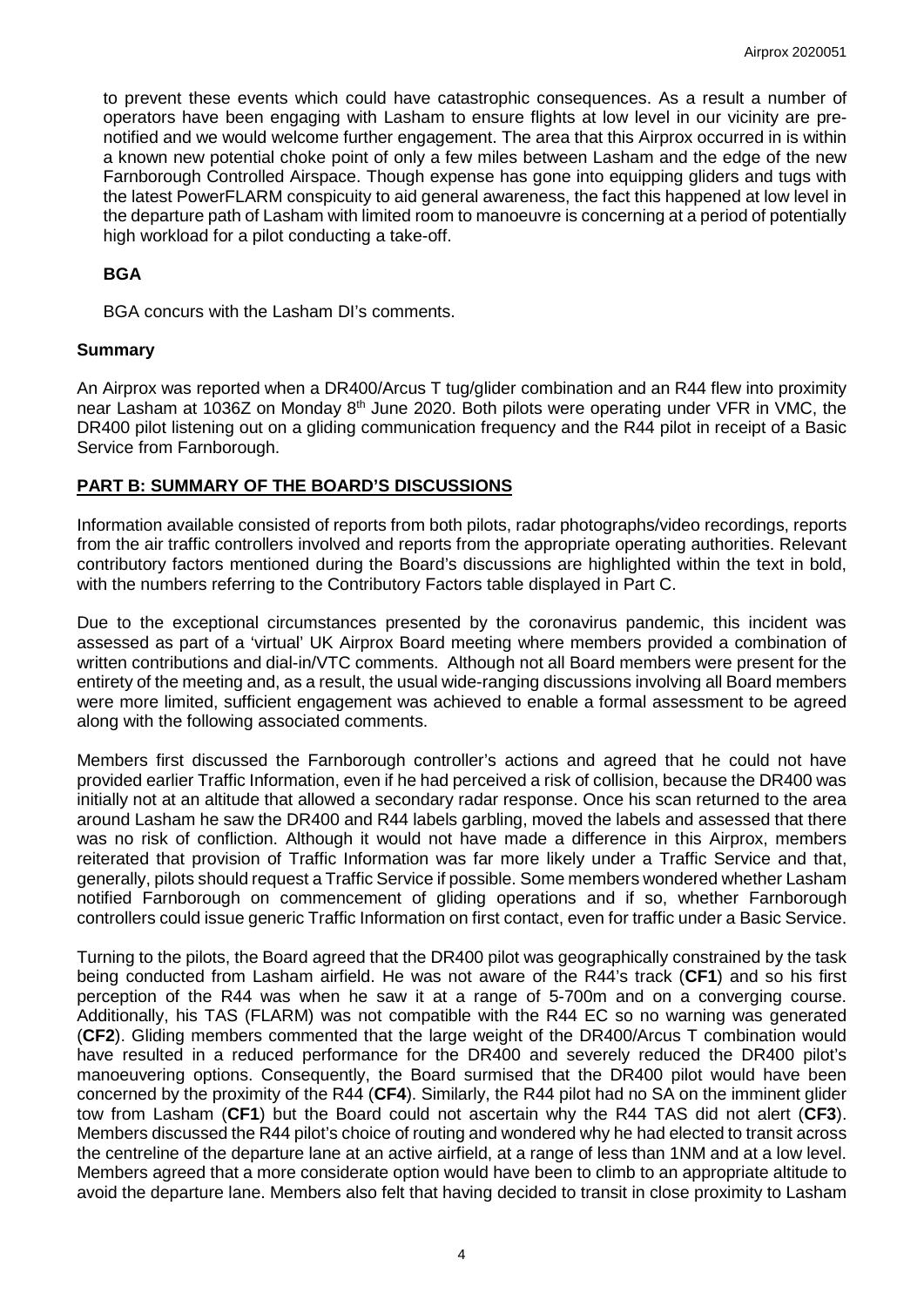he could have contacted the airfield on the promulgated ICF in order for each party to gain SA on the other. In the event, the R44 pilot saw the DR400/Arcus T combination and took action to increase separation; the Board agreed that normal safety standards and parameters pertained.

# **PART C: ASSESSMENT OF CONTRIBUTORY FACTORS AND RISK**

#### Contributory Factors:

|           | 2020051                                                        |                                            |                                                            |  |  |  |  |
|-----------|----------------------------------------------------------------|--------------------------------------------|------------------------------------------------------------|--|--|--|--|
| <b>CF</b> | <b>Factor</b>                                                  | <b>Description</b>                         | Amplification                                              |  |  |  |  |
|           | <b>Flight Elements</b>                                         |                                            |                                                            |  |  |  |  |
|           | • Situational Awareness of the Conflicting Aircraft and Action |                                            |                                                            |  |  |  |  |
|           | Contextual                                                     | • Situational Awareness and Sensory Events | Pilot had no, late or only generic, Situational Awareness  |  |  |  |  |
|           | • Electronic Warning System Operation and Compliance           |                                            |                                                            |  |  |  |  |
|           | Technical                                                      | • ACAS/TCAS System Failure                 | Incompatible CWS equipment                                 |  |  |  |  |
| 3         | Technical                                                      | • ACAS/TCAS System Failure                 | CWS did not alert as expected                              |  |  |  |  |
|           | • See and Avoid                                                |                                            |                                                            |  |  |  |  |
| 4         | <b>Human Factors</b>                                           | • Perception of Visual Information         | Pilot was concerned by the proximity of the other aircraft |  |  |  |  |

Degree of Risk: E.

Recommendation: Nil.

### Safety Barrier Assessment<sup>[5](#page-4-0)</sup>

In assessing the effectiveness of the safety barriers associated with this incident, the Board concluded that the key factors had been that:

#### **Flight Elements:**

 $\overline{\phantom{a}}$ 

**Situational Awareness of the Conflicting Aircraft and Action** were assessed as **partially effective** because the R44 pilot had only generic SA on gliding activity at Lasham and the DR400 pilot was not aware of the proximity of the R44 until visually sighted.

**Electronic Warning System Operation and Compliance** were assessed as **ineffective** because each aircraft was equipped with a TAS that was incompatible with the other.

<span id="page-4-0"></span><sup>&</sup>lt;sup>5</sup> The UK Airprox Board scheme for assessing the Availability, Functionality and Effectiveness of safety barriers can be found on the [UKAB Website.](http://www.airproxboard.org.uk/Learn-more/Airprox-Barrier-Assessment/)